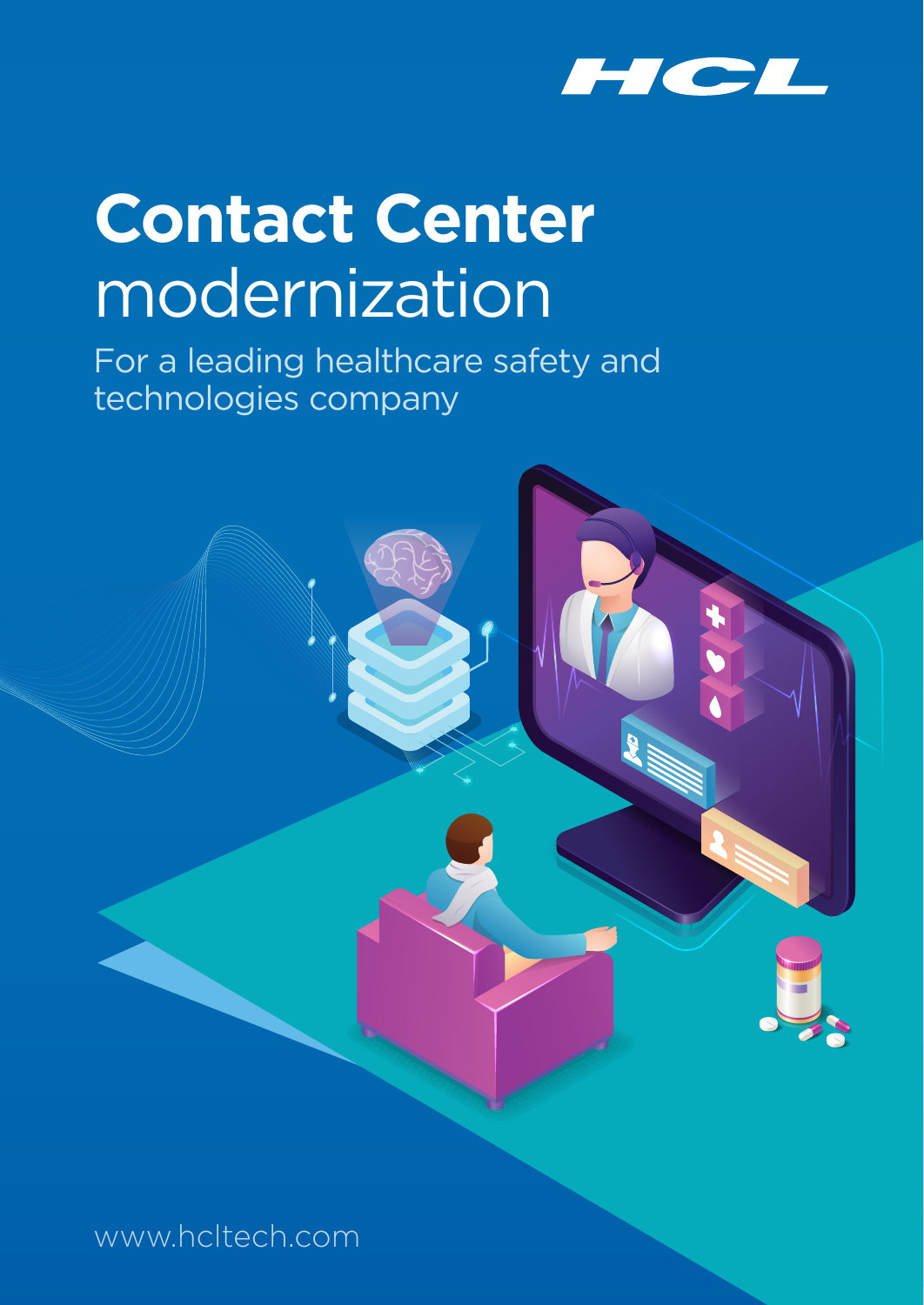## Customer description

This customer is a global medical technology company that is advancing the world of health by improving medical discovery, diagnostics, and the delivery of care. This customer leads in patient and healthcare worker safety and the technologies that enable medical research and clinical laboratories. The company provides innovative solutions that help advance medical research and genomics, enhance the diagnosis of infectious disease and cancer, improve medication management, promote infection prevention, equip surgical and interventional procedures, and support the management of diabetes.



# **Challenges**



In summary, with an on-premises contact center platform not meeting the agility requirements of the healthcare industry, this customer partnered with HCL to enable omnichannel routing and modernize their customer experience.

## Scope of services

**01**Number of agents: ≈1200 contact center seats spread globally across the US, Canada, Europe (Germany, France), Japan, and Malaysia

The CC solution is hosted in a<br>
centralized DC in the US on th<br>
Genesys Engage Platform centralized DC in the US on the Genesys Engage Platform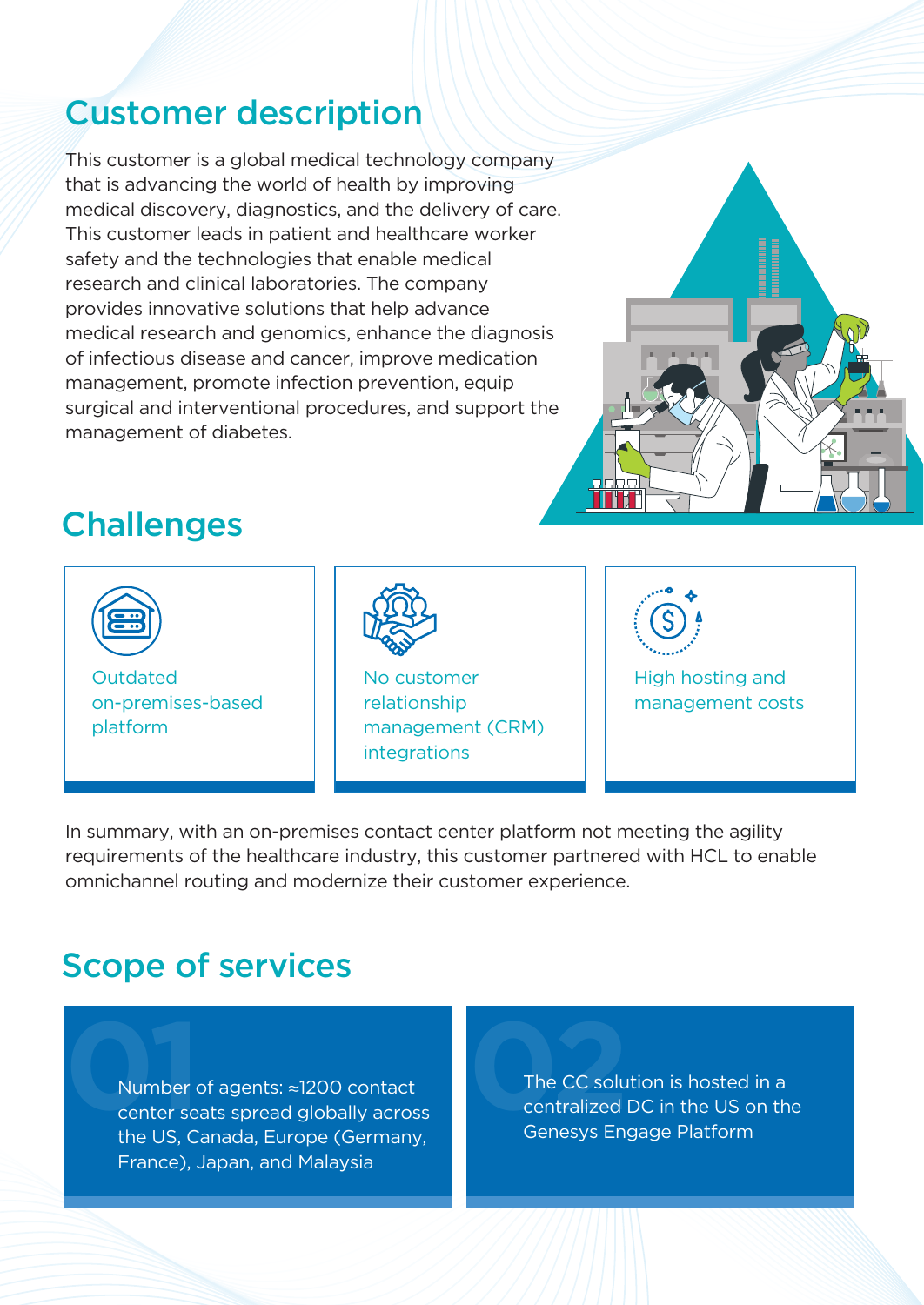# **HCL Solution**

#### Solution Overview

HCL migrated the on-premises Genesys contact center architecture to the Genesys Cloud Solution

HCL also migrated the agents configured on legacy UCCX (2x200 agents) and Avaya (400 agents)

#### Solution



Cloud-based modern contact center platform– Genesys Cloud.

#### Work-from-home enablement– Genesys Cloud Softphone



#### Solution Highlights

Migration from the Genesys on-premises solution to the Fluid.Plat Enterprise Solution (Genesys Cloud- Public cloud contact center architecture)

# Timeline for CC Platform Migration: 2 Months